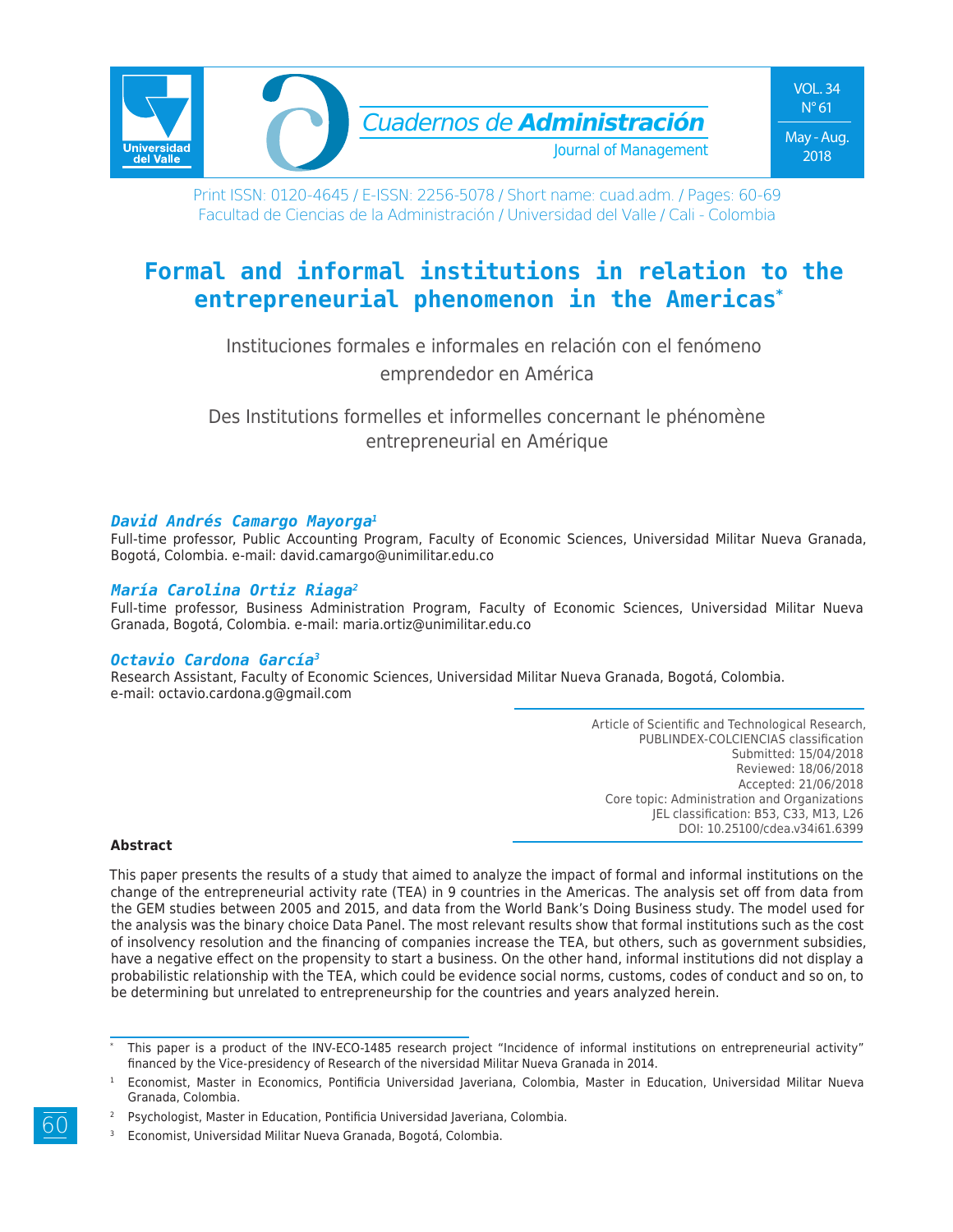**Keywords:** Entrepreneurship, Formal institution, Informal institution, Americas.

#### **Resumen**

Este artículo presenta los resultados de un estudio que tuvo como propósito analizar la incidencia de las instituciones formales e informales sobre el cambio en la tasa de actividad emprendedora (TEA), en 9 países del continente americano. El análisis se realizó a partir de los datos de los estudios GEM entre 2005 y 2015, y los datos del estudio Doing Business del Banco Mundial. El modelo utilizado para el análisis fue el Panel de Datos de elección binaria. Los resultados más relevantes muestran que instituciones formales como el costo de la resolución de insolvencia y la financiación de las empresas aumentan la TEA, pero otras, como las ayudas gubernamentales tienen un efecto negativo sobre la propensión a emprender. Por su parte, las instituciones informales no mostraron una relación probabilística con la TEA, lo que podría estar evidenciando que las normas sociales, costumbres, códigos de conducta y demás, son determinantes pero no se relacionan con el emprendimiento para los países y años analizados en esta investigación.

**Palabras clave:** Emprendimiento, Institución formal, Institución informal, América.

#### **Résumé**

Cet article présente les résultats d'une étude visant à analyser l'incidence des institutions formelles et informelles sur l'évolution du taux d'activité entrepreneuriale (TAE) dans 9 pays du continent américain. L'analyse a été réalisée sur la base des données de l'étude « GEM » menée entre 2005 et 2015 et des données de l'étude Doing Business de la Banque mondiale. Le modèle utilisé pour cette analyse était le panel de données de choix binaire. Les résultats les plus pertinents montrent que les institutions formelles telles que le coût de la résolution des problèmes d'insolvabilité et le financement des entreprises augmentent la TAE, mais que d'autres, comme les subventions gouvernementales, ont un effet négatif sur la tendance à entreprendre. De son côté, les institutions informelles n'ont pas montré de relation probabiliste avec la TAE, ce qui pourrait prouver que les normes sociales, les coutumes, les codes de conduite et d'autres sont déterminants mais non liés à l'esprit d'entreprise pour les pays et les années analysés dans cette recherche.

**Mots clés:** Entrepreneuriat, Institution formelle, Institution informelle, Amérique.

### **1. Introduction**

Nowadays, it is widely accepted that economic progress in countries is directly connected to innovation and entrepreneurship because of its potential to breed employment and wealth. The economic approaches

that address these issues have concluded that, for the diverse factors of production to translate into economic growth, human creativity is indispensable, thus recognizing that entrepreneurship is necessary to productively and profitably combine these factors (Salimath and Cullen, 2010).

Thus, the figure of the entrepreneur has been deemed as one of the main catalysts of economic prosperity. Countries have therefore focused their efforts on creating an institutional infrastructure that supports the creation of new companies, under the assumption that an environment that fosters entrepreneurship becomes a determinant of economic growth.

The Global Entrepreneurship Monitor (GEM) study, the results of which are the subject of analysis hereof, examines national differences in support for entrepreneurs and has inspired a growing body of comparative research exploring the links between a country's characteristics and the various aspects of business processes. From the point of view of institutional economics, Levie, Autio, Acs and Hart (2014) assert that the GEM assumes that the entrepreneurial process is regulated and at the same time influences the regional and national attributes of each country, particularly its formal and informal institutions.

The objective set forth in this research was to analyze the impact of institutions on the change of the business activity rate in nine countries of the Americas, using institutional economics as a theoretical approach, based on the approaches by North (1990, 1993 and 2005). The model posited for the analysis of the collected data is the binary choice data panel (logit and probit).

### **2. Conceptual references**

Efforts to understand entrepreneurial activity have been made from multiple theoretical approaches, with different emphases and methodological proposals, which have allowed this field of study to develop with a view to identifying and structuring actions that strengthen the entrepreneurial phenomenon in different regions and countries.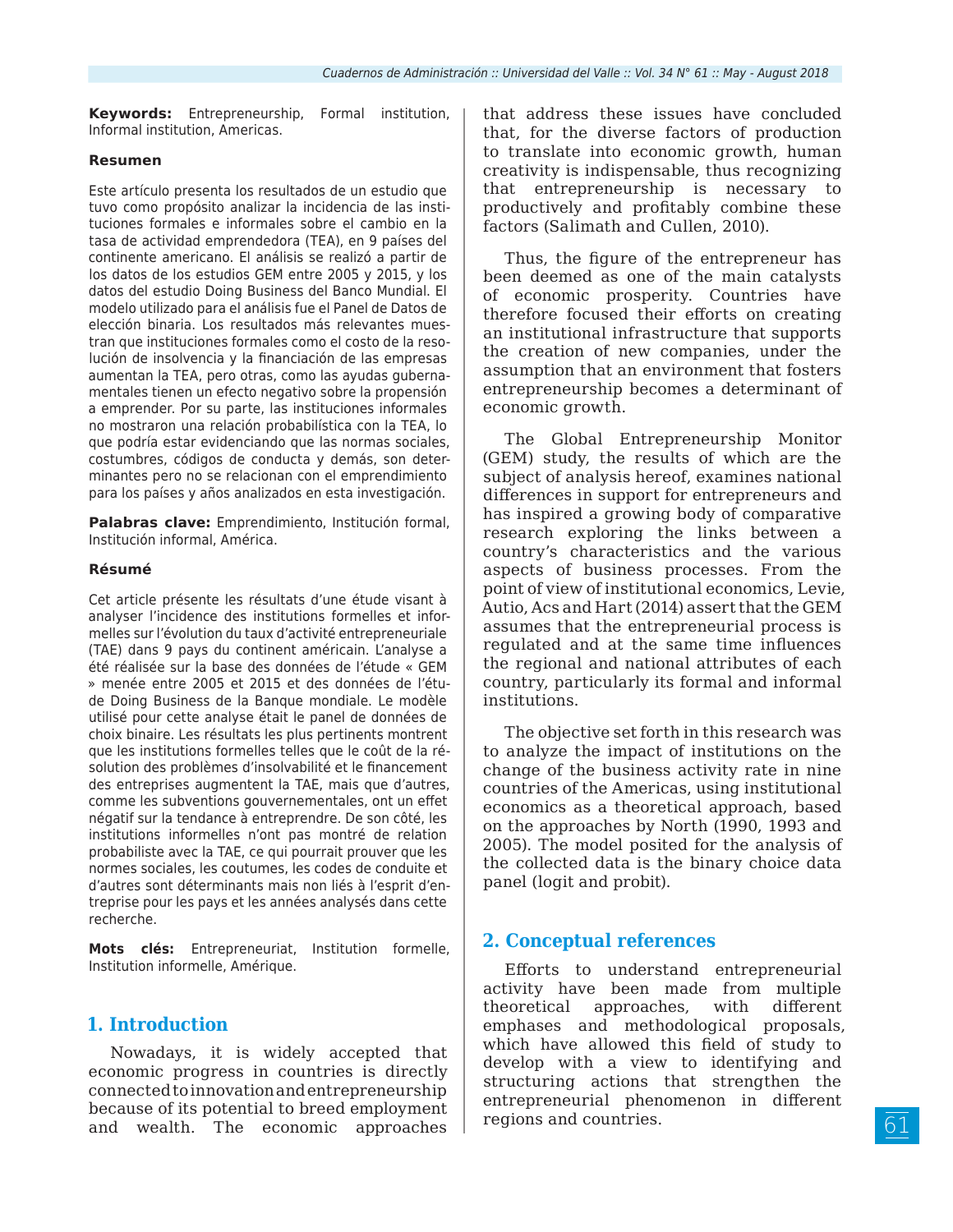In recent decades, according to Álvarez and Urbano (2011), apart from the documents accounting for the general characteristics of entrepreneurship, there are also at least three main fields in which research has been conducted. The first of these is the economic approach, wherein the assumption of economic rationality dominates and whose analyses are reduced to the fact that entrepreneurship obeys purely economic elements. The second approach is the psychological one, which postulates that it is the individual factors, namely the traits and aptitudes of people, is what drives the creation of companies. The last approach is the institutional one, which ultimately takes into account the way in which socio-cultural aspects regulate the decision to start a business. The latter is the approach that will be addressed herein.

Institutional approaches are popular because they are versatile, not limited to the economic circumstances of a country, its capacities or characteristics of the entrepreneurial individual, or the administrative knowledge inhabitants of the country possess, but they offer tools that allow the studying of the entrepreneurship phenomenon to be broadened from cultural, political, legal and behavioral dimensions.

North (1990, 1993) proposes a definition of institutions, describing them as the play rules, some explicitly defined by organizations through laws or regulations, which he calls formal institutions. Meanwhile, other rules are implicit and passively accepted by people within each society, which encompass the cultural aspects referred to as social norms, customs, codes of conduct; these are called informal institutions. This approach gives rise to a theoretical focus wherefrom several authors have sought explanations for the entrepreneurial phenomenon.

Williamson (2013) analyzes how formal and informal institutions affect different aspects of entrepreneurship, for although the two types of institutions reinforce each other, in the absence of the formal ones, informal institutions can act as substitutes. Similarly, even though he believes them drivers of business decisions, these norms would be at stake should an institutional setting that enables economic freedoms surge. In this

way, he argues that it is imperative to perform an analysis on both since it is not possible to identify which of these types of institutions weighs more heavily on the entrepreneurial phenomenon.

In this regard, Ostapenko (2015) argues that despite the fact that those responsible for law-and-public-policy design sometimes do not take into account the influence of informal institutions, their impact is capable of counteracting the effect of any law, which could lessen its efficiency and impact on the economic development of countries. "Formal and informal institutions stimulate entrepreneurial potential and shape the behavior and actions of entrepreneurs" (Ostapenko, 2015, p. 332).

On the other hand, Elert and Henrekson (2016) posit that entrepreneurship originates institutional change because entrepreneurs also alter or avoid institutions. Avoiding it gives rise to companies that harness innovations capable of exploiting the latent contradictions in the institutional framework, which is defined as evasive entrepreneurship. In this regard, North (2005) affirms that social, political and cultural factors affect the functioning of an economy, producing institutional changes, which affects economic and social performance.

The institutional approach has allowed us to understand that the relationship between entrepreneurship and economic growth exists, although it builds on a large number of factors. Along with this line of thinking the study by Valliere and Peterson (2009), which demonstrates the absence of a link between entrepreneurship and gross domestic product growth, perhaps because entrepreneurial efforts may not reach the threshold for access to the formal economy.

According to Salimath and Cullen (2010) the road to an entrepreneurial society is lengthy, and national (regional) governments must be patient about the effect that public policies can have on the dynamics of creating new ones, which can lead in many cases to modest results. Policies only have real effects when institutions change, that is, if they embrace real dynamics and do not turn into mere cosmetic proposals by the governments in power. This is ultimately what justifies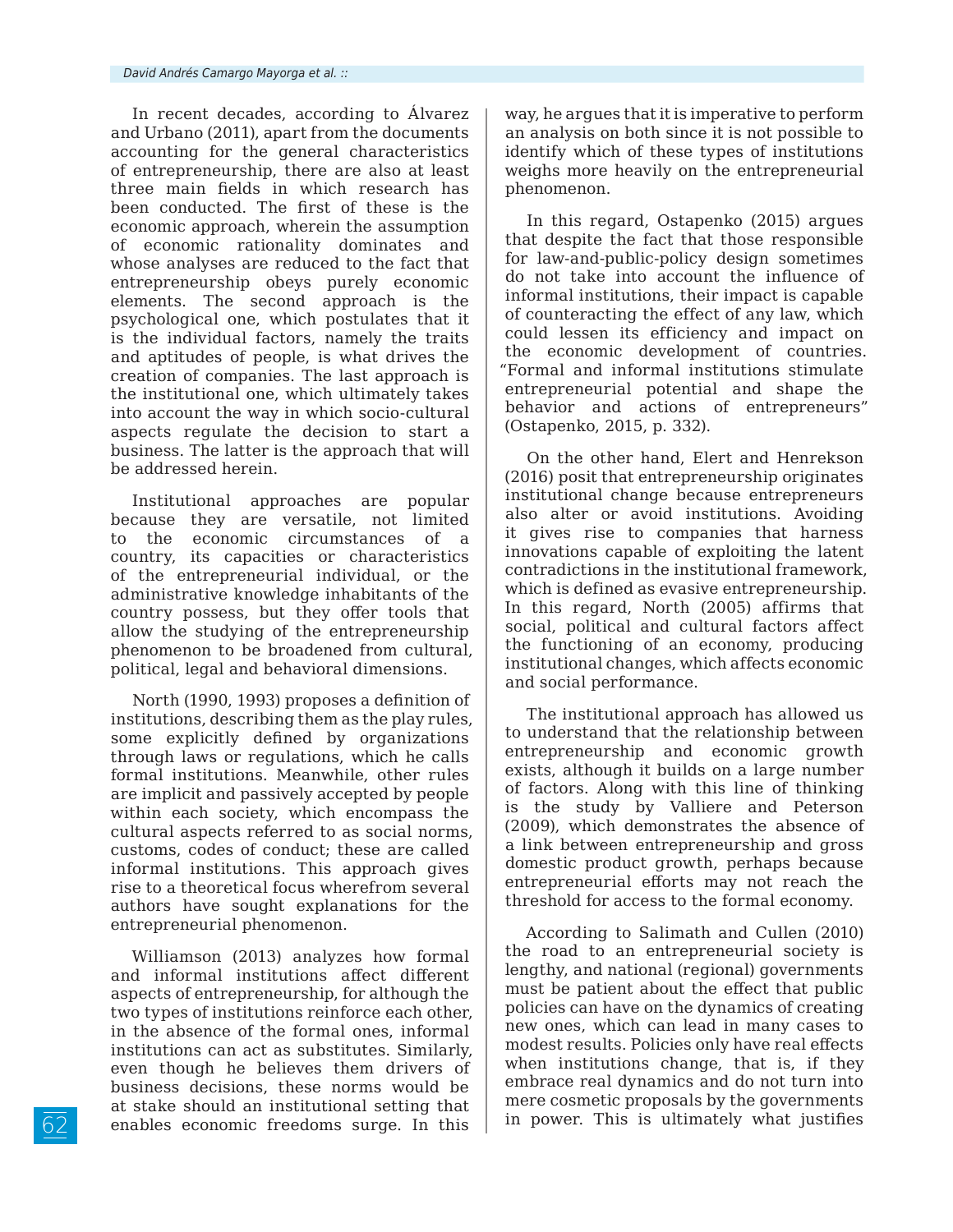studies on the role of institutions when researching into the business activity.

## **3. Methodology**

### *3.1. Data*

Data were taken from formal and informal institutions that refer to countries, which change over a period spanning the years 2005 to 2015. These panel-like data were pruned from a database of 60 countries, from which those corresponding to the Americas were extracted. Of these, it was decided to take only those with the most variables available. In total, the base pruned away until 9 countries were left: Argentina, Brazil, Chile, Colombia, Jamaica, Mexico, Peru, United States, and Uruguay.

The databases were obtained from two sources: (i) the Doing Business<sup>1</sup>, and (ii) the Global Monitor Entrepreneurship (GEM), specifically from its annual expert survey and its annual adult population survey.

The Doing Business provides economic data on the rules governing the business activities of small and medium-sized enterprises throughout their life cycle for countries on all 5 continents since 2003. It analyzes and compares the business activities of 189 economies and cities on 11 different topics ranging from the opening of the company to its bankruptcy. It ponders issues such as: opening a business, handling construction permits, obtaining electricity, registering property, credit attainment, protecting investors, paying taxes, cross-border trade, enforcing contracts, resolving insolvency, and hiring workers (as an additional variable).

The methodology used by the GEM to construct its indexes is based on surveys. At least 2,000 surveys are randomly applied by telephone or door-to-door in the case of the Adult Population Survey (APS) in each study country.

On the other hand, the National Expert Survey (NES) is applied to 36 experts from each country to collect information on the institutional and economic environment surrounding entrepreneurial activity within each nation. The results of this survey are of a qualitative nature and it is intended to have at least 4 experts per "business framework condition" that the GEM has defined. (Reynolds, Bosma, Autio, Hunt, De Bono, Servais and Chin, 2005).

Upon analyzing the impact of the GEM study, Levie *et al.* (2014), affirm that the type of groupings that can be made enable not only making cross-associations between institutional conditions and business outcomes variables, but also proposing causal links between the same set of variables.

### *3.2. Variables*

In general terms, the GEM identifies three types of entrepreneurship: nascent entrepreneurs, new entrepreneurs and already-established entrepreneurs.

For the purposes hereto, the variable used was the Entrepreneurial Activity Rate (TEA), which comprises the first two types of entrepreneurship classified by the GEM, which correspond to individuals between 18 and 64 years of age who run their own business, have already paid salaries and have been operating for less than 42 months.

From the TEA, a binary variable was built up, which worked for the application of the logit and probit models. The variable for each of the 9 countries, took the value of 1 (one) when the country had positive changes from one year to another in its TEA and 0 (zero) when there were no changes or the same was otherwise negative.

Transforming the variable in this way made it possible to harness the characteristics of the Data Panel and at the same time the characteristics of a probabilistic model.

For the explanatory variables, the Doing Business data were used in the first instance, but the number of missing values, in addition to some multicollinearity issues, did not allow their use within the model, except for the observations that measure the *start-up costs of a company as a percentage of its assets.*

The rest of extracted variables were those

 $1$  World Bank publication that annually measures regulations that favor or restrict business activity.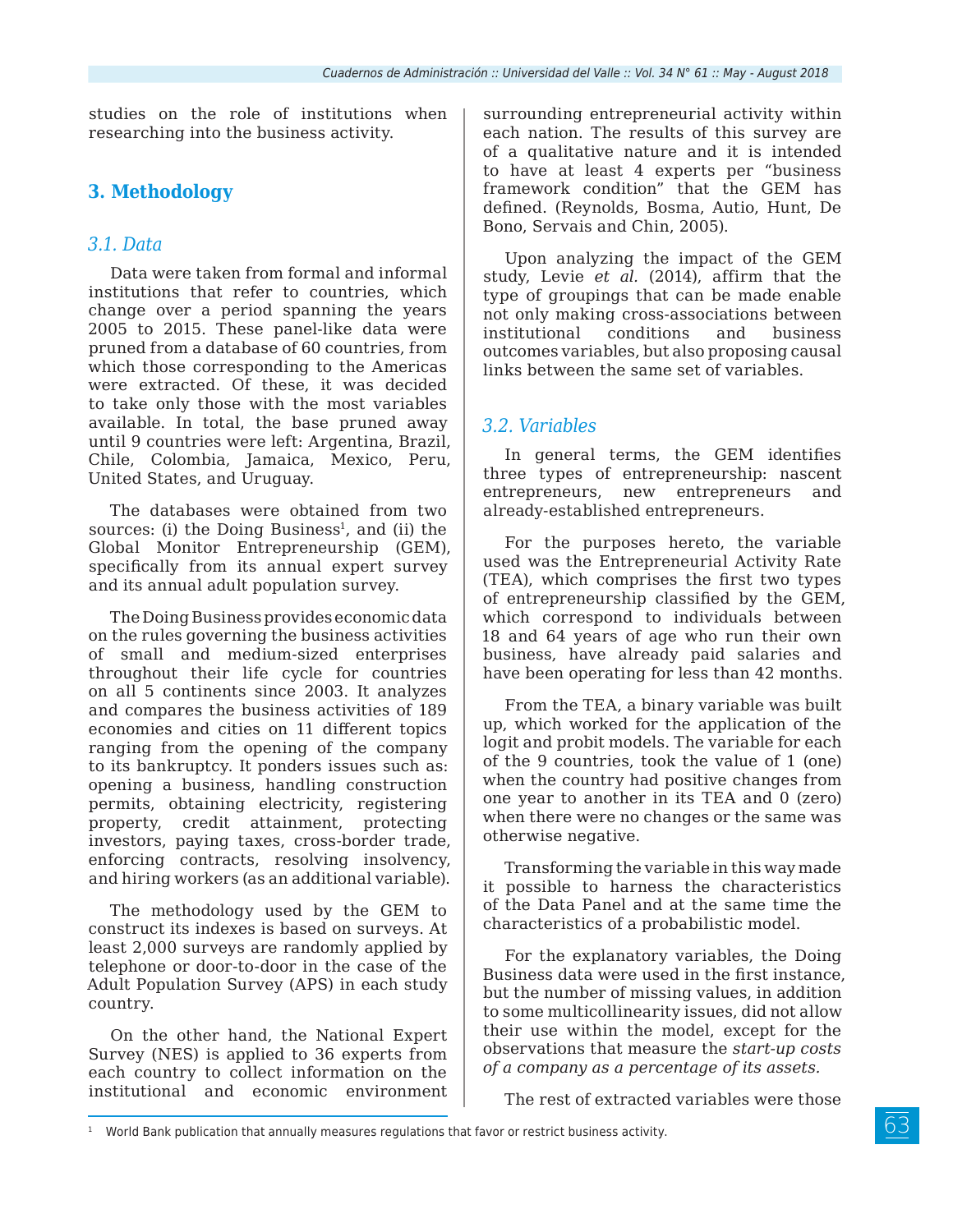| Table 1. Descriptive statistics of the model's variables |                     |          |                           |          |          |  |  |
|----------------------------------------------------------|---------------------|----------|---------------------------|----------|----------|--|--|
| <b>Variable</b>                                          | <b>Observations</b> | Average  | <b>Standard deviation</b> | Min      | Max      |  |  |
| risol cos p                                              | 99                  | 11.45    | 4.546966                  | 6        | 18       |  |  |
| finan_emp                                                | 99                  | 2.450707 | 0.5793227                 | 1.32     | 5.41     |  |  |
| gov sup                                                  | 99                  | 2.533434 | 0.6868208                 | 0.25     | 4.75     |  |  |
| pob a p                                                  | 99                  | 65.6306  | 2.129228                  | 61.53909 | 69.12768 |  |  |
| des t                                                    | 99                  | 7.741111 | 2.675384                  | 3.2      | 15       |  |  |
| gdp perc                                                 |                     |          |                           |          |          |  |  |
| L1.                                                      | 90                  | 12944.14 | 13324.63                  | 2714.48  | 54398.46 |  |  |
| ptea                                                     | 90                  | 0.533333 | 0.5016826                 | $\Omega$ |          |  |  |
| Source: Authors' own elaboration based on research data. |                     |          |                           |          |          |  |  |

of control of the World Bank, which were economic (*GDP per capita for the previous period; GDP growth for the previous period*), socio-demographic (*Active population; Population between 15 and 64 years of age*) (Álvarez and Urbano, 2009); and the other explanatory variables by the GEM study corresponding to the survey applied to experts (NES).

To find the optimal model, 20 iterations were performed between the different variables, since some of them were not significant for the model or simply had multicollinearity problems.

Overall, Annex 1 summarizes the variables originally used.

Especial attention was paid to issues such as *government policies* and *R&D transfer* since these are variables relate directly to the formal institutions to be studied; notwithstanding, in the different iterations, these were the variables that gave the most trouble, either due to loss of significance or due to a linear relationship between them. The data panel model carried out by Levie and Autio (2008) found similar disadvantages, and the variables *government programs*, *R&D transfer* and *market opening* had to be removed therefrom.

After repeated iteration, the best-specified model contains the variables listed in Table 1. The independent variables are *insolvency*  *resolution, financing for entrepreneurs,* and *government aid and policies*.

As control variables, those that had the best specification were *Population between 15 and 64 years of age (% of the total)*; *Unemployment Total* and *GDP per capita Backwardness*.

It is necessary to mention that there were some missing values, but given the characteristics of the series and taking into account that many variables seem to remain invariant over time, a moving average was applied to fill in the missing values. The above generated a bias towards the mean; therefore, the analysis of the model will focus mainly on the sign of the coefficients, and not so much on the calculated probability, since inferential analyses cannot be made on the population given the limitations of the sample.

### *3.3. Model*

The binary choice Data Panel was the model used to find the probability of the TEA increasing or decreasing for the 9 countries, more precisely logit and probit with random effects<sup>2</sup>.

This type of models should be calculated using the maximum likelihood method, whose mathematical expression for the probit model is represented as follows:

$$
Pr(y_{it} > k | \kappa, x_{it}, v_i) = \Phi(x_{it}\beta + v_i - \kappa_k)
$$
 (1)

<sup>64</sup>

Random-effects models are calculated because the software used (Stata 12) assumes only random probabilistic models, however, in accordance with Benavente (2003, p. 157), this method is used when there is an authentic sample with inferential purposes on the population.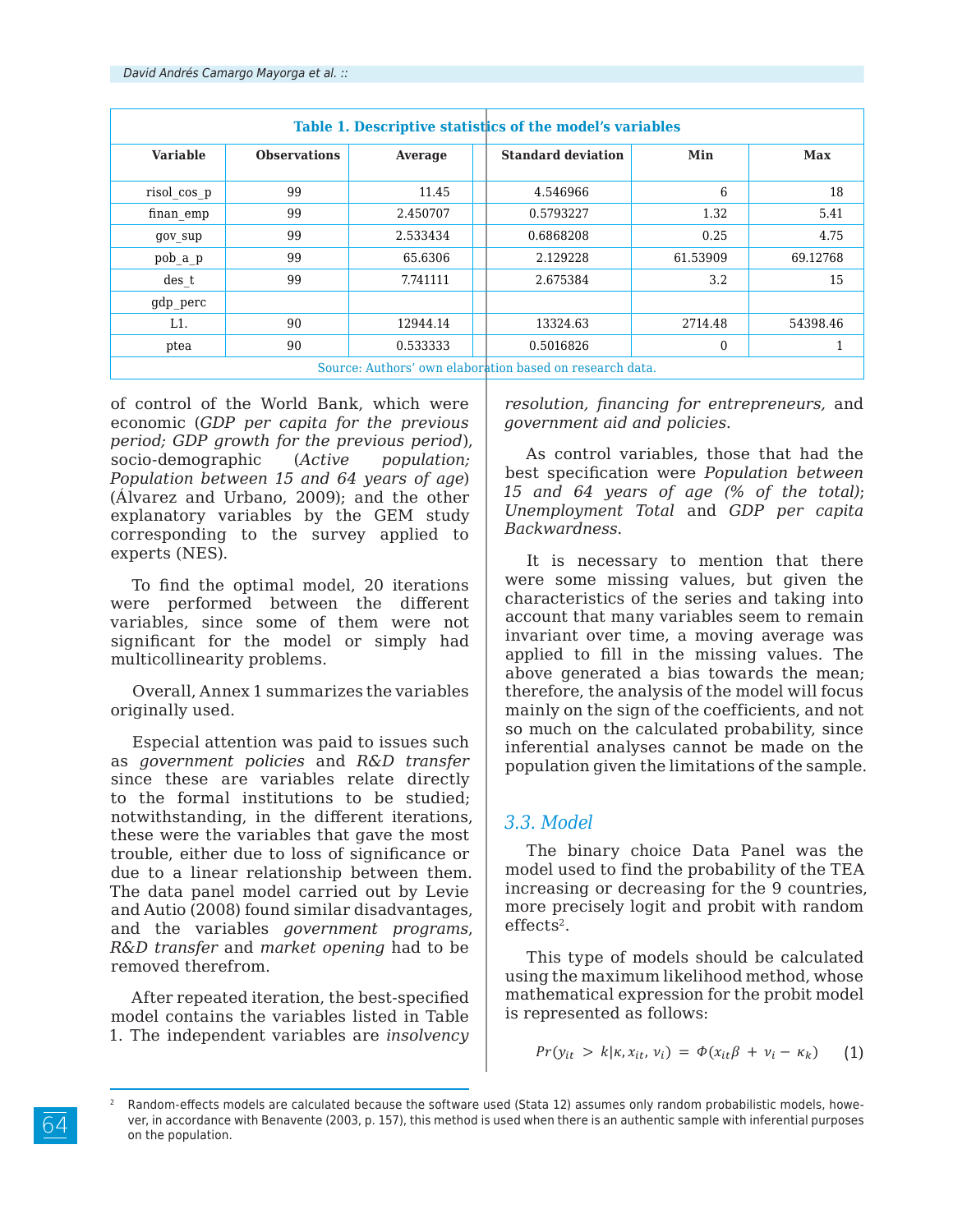Wherein is the number of subjects for the model, 9 in this case; the Panel's time period, 10 years in this case; the residue is independent and identically distributed  $N(0, \sigma_v^2)$ ; k they are a set of cut-off points, where is the number of possible outcomes and finally  $\Phi$  ( ) is standard cumulative normal distribution function.

Likewise for the logit, the specification will be:

$$
\Pr\left(y_{il},..., \frac{y_{in_i}}{x_{il}},..., x_{in_i}\right) = \int_{-\infty}^{\infty} \frac{e^{-\frac{v_i^2}{2\sigma_v^2}}}{\sqrt{2\pi\sigma_v}} \left\{ \prod_{t=1}^{n_i} F(y_{it}, x_{it}\beta + v_i) \right\} dv_i \tag{2}
$$

The previous model retains the same characteristics of the probit, i.e. it is also specified under the assumption of normality and with independent residues.

Like the classic Data Panel, an assumption that is considered strong must be made: the independence assumption, as it is the least difficult way to specify a joint probability. What this assumption means is that the previous event has no interference or simply does not provide information about a present event, something that is not very credible and empirically difficult to prove.

This problem of independence and randomness of parameters has at least three identified methods for resolution: Heckman (1981); Orme (1996); and Wooldridge (2002). As this discussion is beyond the scope of this document, it is suggested that technical aspects and in-depth statistical analysis be consulted in (Greene, n.d.; Benavente, 2003; Schurer, 2014; Söderbom, 2009; Bartolucci, 2009; Miranda, 2007).

#### **4. Results and discussion**

Both models, logit and probit, showed similar signs in each of their coefficients (Table 2). Some showed signs contrary to what might be expected, such as GDP per capita, but as will be seen below; other authors also obtained the same sign in different models.

The first independent variable that was configured in the model was the *cost of insolvency resolution.* Its sign was positive, thence, the more costly it is to declare

| <b>Table 2. Probit and Logit models</b>                  |                 |                 |  |  |  |  |
|----------------------------------------------------------|-----------------|-----------------|--|--|--|--|
| <b>Variable</b>                                          | <b>Probit</b>   | Logit           |  |  |  |  |
| ptea                                                     |                 |                 |  |  |  |  |
| risol_cos_p                                              | 0.05906292*     | 0.09798037*     |  |  |  |  |
| finan_emp                                                | 0.8113524*      | 1.3354306*      |  |  |  |  |
| gov sup                                                  | $-1.0256232**$  | $-1.6867545**$  |  |  |  |  |
| pob a p                                                  | 0.28024658***   | 0.46125178***   |  |  |  |  |
| des t                                                    | $-0.11446977**$ | $-0.18384232*$  |  |  |  |  |
| gdp_perc                                                 |                 |                 |  |  |  |  |
| L1.                                                      | $-0.00002102*$  | $-0.00003431$   |  |  |  |  |
| cons                                                     | $-17.227325***$ | $-28.397059***$ |  |  |  |  |
| lnsiq2u                                                  |                 |                 |  |  |  |  |
| cons                                                     | $-15,270747$    | -14,722955      |  |  |  |  |
| <b>Statistics</b>                                        |                 |                 |  |  |  |  |
| chi2                                                     | 14.177719       | 12.601641       |  |  |  |  |
| N                                                        | 90              | 90              |  |  |  |  |
| aic                                                      | 123,96104       | 124,02771       |  |  |  |  |
| bic                                                      | 143,95951       | 144,02618       |  |  |  |  |
| legend: $*$ p<0.1;<br>**p<0.05; ***p<0.01                |                 |                 |  |  |  |  |
| Source: Authors' own elaboration based on research data. |                 |                 |  |  |  |  |

insolvency, the more likely it is that the TEA will increase for the group of countries. A tentative explanation for this behavior may be that as costs increase, an individual will prefer to start a new business rather than try to recover the business that has already failed. The foregoing is because the TEA can be reckoned as a measure as to how likely it is to start a business, and does not necessarily show whether an individual started one or not (Levie, 2007). Conversely, in a study of 34 countries using the fixed-effect data panel methodology, Camargo (2017) found that the higher the costs of bankruptcy proceedings, the lower the rate of new ventures.

The second variable, related to the financing of companies, was one to which considerable attention was paid during the construction of the model, the reason being that entrepreneurship always requires seed capital, which the entrepreneur cannot always provide. Indeed, as (Choo and Wong, 2006; Kouriloff, 2000; Robertson, Collins, Medeira and Slater, 2003) claim, insufficient financial assistance is a barrier to entrepreneurship. In the models analyzed in this paper, as expected, this variable showed a positive sign, with a high probability in both cases,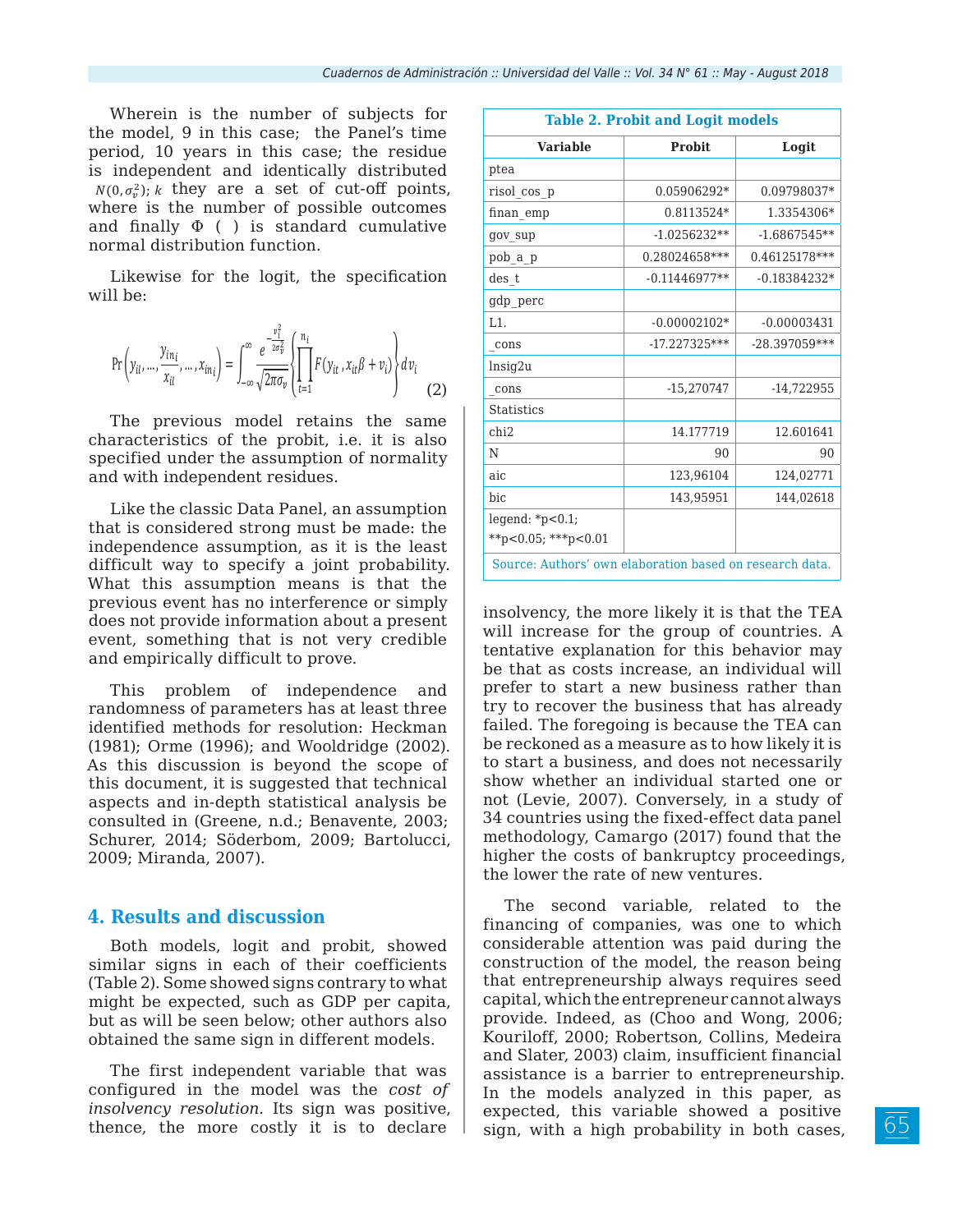but only a significant at 10%. This means that the higher the financing, the higher the rates of entrepreneurship, which is the opposite to Álvarez and Urbano's (2008) findings, who in an empirical study made up of 54 countries found that greater access to bank credit does not have a positive impact on entrepreneurial activity. In the same vein, Camargo (2017) found that the better the laws for accessing credit, the lower the rate of new ventures will be, because, he explains, this could benefit the conditions of the entities that lend the funds, and not necessarily those who request them to undertake them.

With respect to government aid, it was also expected to have positive impacts on the probability of undertaking; however, the model yielded a negative coefficient (variable significant at 5%), suggesting that government activities in the studied countries do not engender an improvement on TEA. This outcome is an important fact, as it means that the programs are not being effective at fostering the emergence and competitiveness of new businesses. In this regard, Amorós and Cristi (2008) empirically found that competitiveness and economic growth deter entrepreneurship in Latin American countries.

Likewise, upon empirically analyzing data from the GEM and the World Economic Forum's Global Competitiveness Reports for the period 2001-2006, Amorós and Fernández (2012) found that countries whose entrepreneurship growth rates increase also improve their competitiveness indicators; thereby concluding that Latin American countries need to acquire a manufacturing dynamic and economic and competitive skills that transforms their traditional low-addedvalue generating forms of self-employment or local undertakings into consistent and innovative globally-competing companies.

Finally, the control variables "total unemployment" and "GDP per capita", which lagged behind over time, behaved negatively. In the first case, the explanation may lie in the fact that unemployment in the ongoing year is an indication that the economy is not generating enough employment, something directly connected to the future proneness to venturing. On the other hand, "GDP per capita"

does not seem to have the expected sign, but when analyzed carefully, the fact that GDP growth in the previous year increased is a sign of good performance of the economy, so people tend to be less likely to start a business by necessity (but by opportunity). Levie and Autio (2008) provide another interesting explanation, since they attribute the negative sign of GDP per capita to the fact that countries with high per capita income, offer more job opportunities that make it unattractive to create new businesses. The findings for the control variables described above partly agree with the findings by Álvarez and Urbano (2008), which showed the existence of a negative relationship between the creation of companies and the variables: political stability, national product and unemployment.

### **5. Conclusions**

The results hereof prove that the institutions for the countries analyzed in the Americas affect new ventures both positively and negatively. In probabilistic terms, the cost of a company's insolvency resolution and the financing it has access to (formal institutions) were determined to aid increase the rate of entrepreneurial activity, wherefrom derives the conclusion that individuals could be engaging in elusive entrepreneurship when the costs of filing for bankruptcy are high, because they could be generating entrepreneurship rather than recovering those that have already failed.

On the other hand, new and alreadyestablished companies benefit from financing, thus increasing the entrepreneurial rate. Nevertheless, the variable government aid (formal institution), was proved to negatively affect proneness to venturing, which invites to reflect on the effectiveness of the programs that exist in different countries to encourage the creation of new businesses.

From the relationship between the entrepreneurship rate with the GDP and unemployment, arises the conclusion that countries' company-origination becomes more dynamic under unfavorable economic conditions, otherwise people tend to move away from this alternative by finding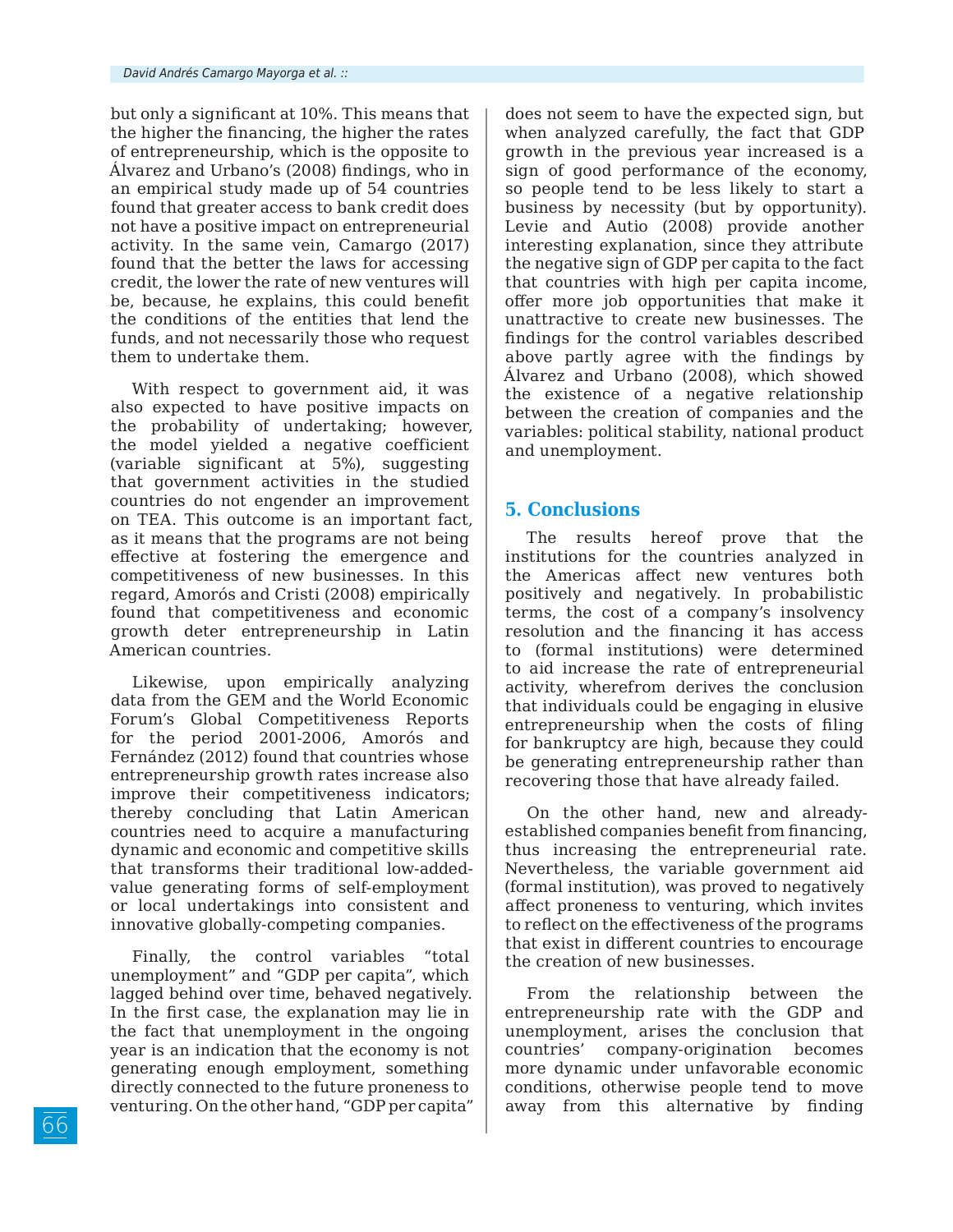risk-free employment options, hence giving rise to entrepreneurship by opportunity and not by necessity.

It is worth highlighting that in the model, informal institutions did not show a probabilistic relationship with the TEA, contrary to what Álvarez and Urbano (2008) found, who proved that management training (business education), corruption control and business reference models tend to increase entrepreneurial activity rates, which could be evidencing that social norms, customs, codes of conduct and else are determining but unrelated to entrepreneurship for the countries and years analyzed in this research. However, this is not conclusive enough to rule them out, wherefore research with other methodological approaches or broader databases may shed light on this.

Finally, with regard to the model used, it would be interesting to have a complete database, even if it is regional in nature. Unfortunately, these data are missing. Despite the GEM's efforts to add more and more countries to its database and have them report to it on an ongoing basis, there are many gaps, especially before 2010, where the lack of observations is notorious.

### **6. References**

- Álvarez, C., y Urbano, D. (2008). *Entorno e iniciativa emprendedora: una perspectiva institucional.* Recuperado de http://www.uab.cat/servlet/ BlobServer?blobtable=Document&blobcol=url document&blobheader=application/pdf&blobk ey=id&blobwhere=1345650662443&blobnocac he=true
- Álvarez, C., y Urbano, D. (2009). *Instituciones y actividad emprendedora: un análisis cuantitativo.* (Trabajo de investigación doctoral). Universitat Autònoma de Barcelona, Departament d'Economia de l'Empresa. Barcelona, España.
- Álvarez, C., y Urbano, D. (2011). Una década de investigación basada en el GEM: logros y retos. Academia *Revista Latinoamericana de Administración, 46,* 16-37.
- Amorós, J., & Cristi, O. (2008). Longitudinal analysis of entrepreneurship and competitiveness dynamics in Latin America. *International Entrepreneurship and Management Journal, 4*(4), 381-399. doi: 10.1007/s11365-008-0082-3

Amorós, J., & Fernández, C. (2012). Quantifying

the relationship between entrepreneurship and competitiveness development stages in Latin America. *International Entrepreneurship and Management Journal, 8*(3), 249-270. doi: 10.1007/s11365-010-0165-9

- Bartolucci, F. (2009). *Analysis of binary Panel data by static and dynamic logit models. Retrieved from* http://www.stat.unipg.it/~bart/ Napoli031209.pdf
- Benavente, J. (2003). *Microeconometría.*  Recuperado de https://www.u-cursos.cl/uchile/2010/0/COMMAGCEA/1/ material\_docente/
- Camargo, D. (2017). Actividad emprendedora e instituciones: Un estudio cuantitativo para el periodo 2005-2010. *Criterio Libre, 15*(27), 177-196. doi: 10.18041/1900-0642/ criteriolibre.2017v15n27.1732
- Choo, S., & Wong, M. (2006). Entrepreneurial intention: triggers and barriers to new venture creations in Singapore. *Singapore Management Review, 28*(2), 47-64.
- Elert, N., & Henrekson, M. (2016). Evasive Entrepreneurship. *Small Business Economics 47*(1), 95-113. doi: 10.1007/s11187-016-9725-x
- Greene, W. (s.f.). 15 *Panel Data Models for Discrete Choice.* Retrieved from 12/04/2018 de http:// people.stern.nyu.edu/wgreene/Econometrics/ Greene-PanelDataModelsforDiscreteChoice. pdf
- Heckman, J. (1981). The incidental parameters problem and the problem of initial conditions. In C. Manski, D. McFadden (Eds.), *Structural analysis of discrete data with econometric applications* (pp. 114-118). Cambridge, United States: MIT Press.
- Kouriloff, M. (2000). Exploring perceptions of a priori barriersto entrepreneurship: A multidisciplinary approach. *Entrepreneurship Theory & Practice, 25*(2), 59-79. doi: 10.1177/104225870002500204.
- Levie, J. (2007). Immigration, in-migration, ethnicity and entrepreneurship in the United Kingdom. *Small Business Economics, 28*(2-3), 143-169. doi: 10.1007/s11187-006-9013-2.
- Levie, J., & Autio, E. (2008). A theoretical grounding and test of the GEM model. *Small Business Economics, 31*(3), 235-263. doi: 10.1007/ s11187-008-9136-8.
- Levie, J., Autio, E., Acs, Z., & Hart, M. (2014). Global entrepreneurship and institutions: an introduction. *Small Business Economics, 42*(3), 437-444. doi: 10.1007/s11187-013-9516-6.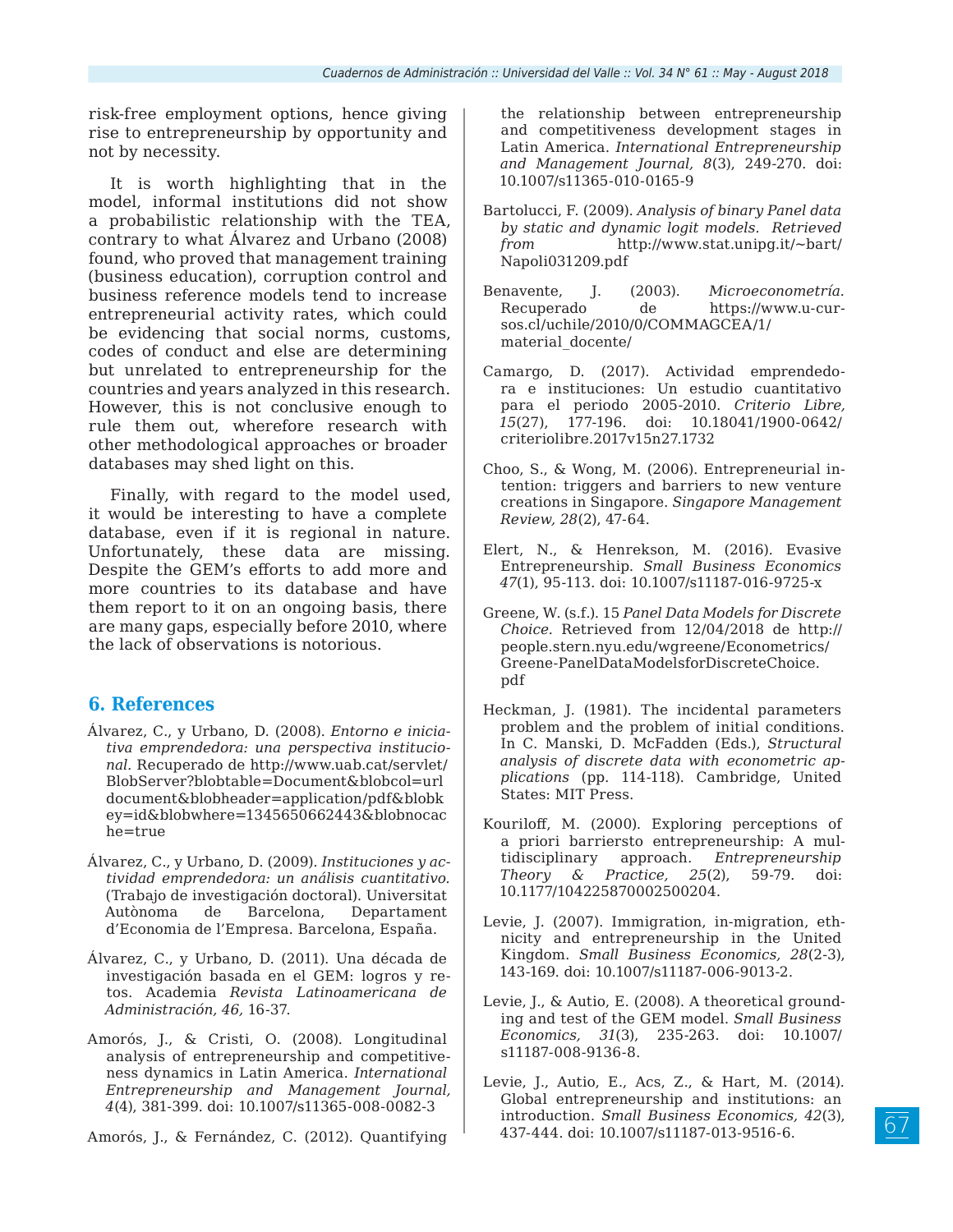- Miranda, A. (2007). *Dynamic Probit models for Panel data: A comparison of three methods of estimation.* Retrieved from https://www.stata. com/meeting/13uk/miranda\_Dprob\_pe.pdf
- North, D. (1990). *Institutions, Institutional Change and Economic Performance.* Cambridge, United Kingdom: Cambridge University Press.
- North, D. (1993). *Instituciones, cambio institucional y desarrollo económico.* Ciudad de México, México: Fondo de Cultura Económica.
- North, D. (2005). *Understanding the process of economic change.* Princeton, United States: University Press.
- Orme, C. (1996). *The initial conditions problem and two-step estimation in discrete Panel data models.* Manchester, United Kingdom: School of Economic Studies, University of Manchester.
- Ostapenko, N. (2015). National culture, institutions and economic growth: the way of the influence on productivity of entrepreneurship. *Journal of Entrepreneurship and public policy, 4*(3), 331-351. doi: 10.1108/JEPP-11-2014-0040.
- Reynolds, P., Bosma, N., Autio, E., Hunt, S., De Bono, N., Servais, I., & Chin, N. (2005). Global entrepreneurship monitor: Data collection design and implementation 1998–2003. *Small Bussiness Economics, 24*(3), 205-231. doi: 10.1007/s11187-005-1980-1.
- Robertson, A., Collins, A., Medeira, N., & Slater, J. (2003). Barriers to start-up and

their effect on aspirant entrepreneurs. *Education & Training, 45*(6), 308-316. doi: 10.1108/00400910310495950.

- Salimath, M., & Cullen, J., (2010). Formal and informal institutional effects on entrepreneurship: a synthesis of national-level research. *International Journal of Organizational Analysis, 18*(3), 358-385. doi: 10.1108/19348831011062175
- Schurer, S. (2014). *Binary response and ordered choice models and bias-corrected fixed effects models.* Retrieved from https://www.cesifogroup.de/de/dms/ifodoc/docs/neueseitences/ CESLECTURES/ces\_lectures2014-pdf/cesschurer-lect4/ces-schurer-lect2.pdf+&cd=1 &hl=es&ct=clnk&gl=co&client=firefox-b-ab
- Söderbom, M. (2009). Estimation of Binary Choice Models with Panel Data. Retrieved from https:// www.nuffield.ox.ac.uk/users/bond/binarychoice\_notes\_mans.pdf
- Valliere, D., & Peterson, R. (2009). Entrepreneurship and economic growth: evidence from emerging and developed countries. *Entrepreneurship & Regional Development, 21*(5), 459-480. doi: 10.1080/08985620802332723.
- Williamson, C. (2013). Disentangling institutional determinants of entrepreneurship. *American Journal of Entrepreneurship, 6*(1), 40-66.
- Wooldridge, J. (2002). *Econometric analysis of cross section and Panel data.* Cambridge, Massachusetts, United States: The MIT Press.

#### *¿How to quote this article?*

Cuadernos de Administración journal by Universidad del Valle is under licence Creative Commons Reconocimiento-NoComercial-SinObrasDerivadas 4.0. Based in http://cuadernosdeadministracion.univalle.edu.co/

Camargo Mayorga, D. A., Ortiz Riaga, M.C., & Cardona García, O. (2018). Formal and informal institutions in relation to the entrepreneurial phenomenon in the Americas. *Cuadernos de Administración, 34*(61), 60-69. DOI: 10.25100/ cdea.v34i61.6399.